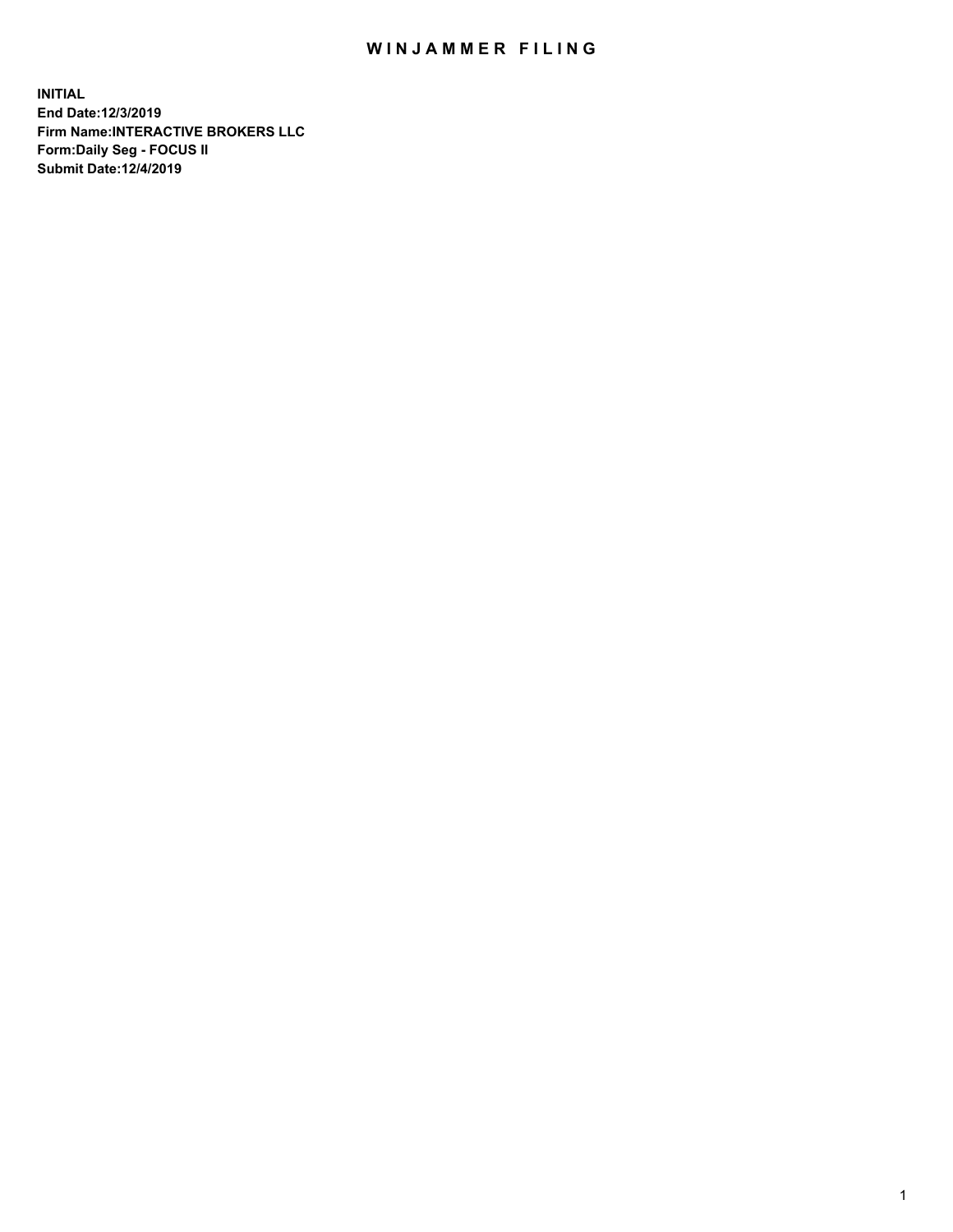**INITIAL End Date:12/3/2019 Firm Name:INTERACTIVE BROKERS LLC Form:Daily Seg - FOCUS II Submit Date:12/4/2019 Daily Segregation - Cover Page**

| Name of Company                                                                                                                                                                                                                                                                                                                | <b>INTERACTIVE BROKERS LLC</b>                                                                  |
|--------------------------------------------------------------------------------------------------------------------------------------------------------------------------------------------------------------------------------------------------------------------------------------------------------------------------------|-------------------------------------------------------------------------------------------------|
| <b>Contact Name</b>                                                                                                                                                                                                                                                                                                            | James Menicucci                                                                                 |
| <b>Contact Phone Number</b>                                                                                                                                                                                                                                                                                                    | 203-618-8085                                                                                    |
| <b>Contact Email Address</b>                                                                                                                                                                                                                                                                                                   | jmenicucci@interactivebrokers.c<br>om                                                           |
| FCM's Customer Segregated Funds Residual Interest Target (choose one):<br>a. Minimum dollar amount: ; or<br>b. Minimum percentage of customer segregated funds required:% ; or<br>c. Dollar amount range between: and; or<br>d. Percentage range of customer segregated funds required between:% and%.                         | $\overline{\mathbf{0}}$<br>$\overline{\mathbf{0}}$<br>155,000,000 245,000,000<br>0 <sub>0</sub> |
| FCM's Customer Secured Amount Funds Residual Interest Target (choose one):<br>a. Minimum dollar amount: ; or<br>b. Minimum percentage of customer secured funds required:% ; or<br>c. Dollar amount range between: and; or<br>d. Percentage range of customer secured funds required between:% and%.                           | $\overline{\mathbf{0}}$<br>0<br>80,000,000 120,000,000<br>0 <sub>0</sub>                        |
| FCM's Cleared Swaps Customer Collateral Residual Interest Target (choose one):<br>a. Minimum dollar amount: ; or<br>b. Minimum percentage of cleared swaps customer collateral required:% ; or<br>c. Dollar amount range between: and; or<br>d. Percentage range of cleared swaps customer collateral required between:% and%. | $\overline{\mathbf{0}}$<br><u>0</u><br>$\underline{0}$ $\underline{0}$<br>00                    |

Attach supporting documents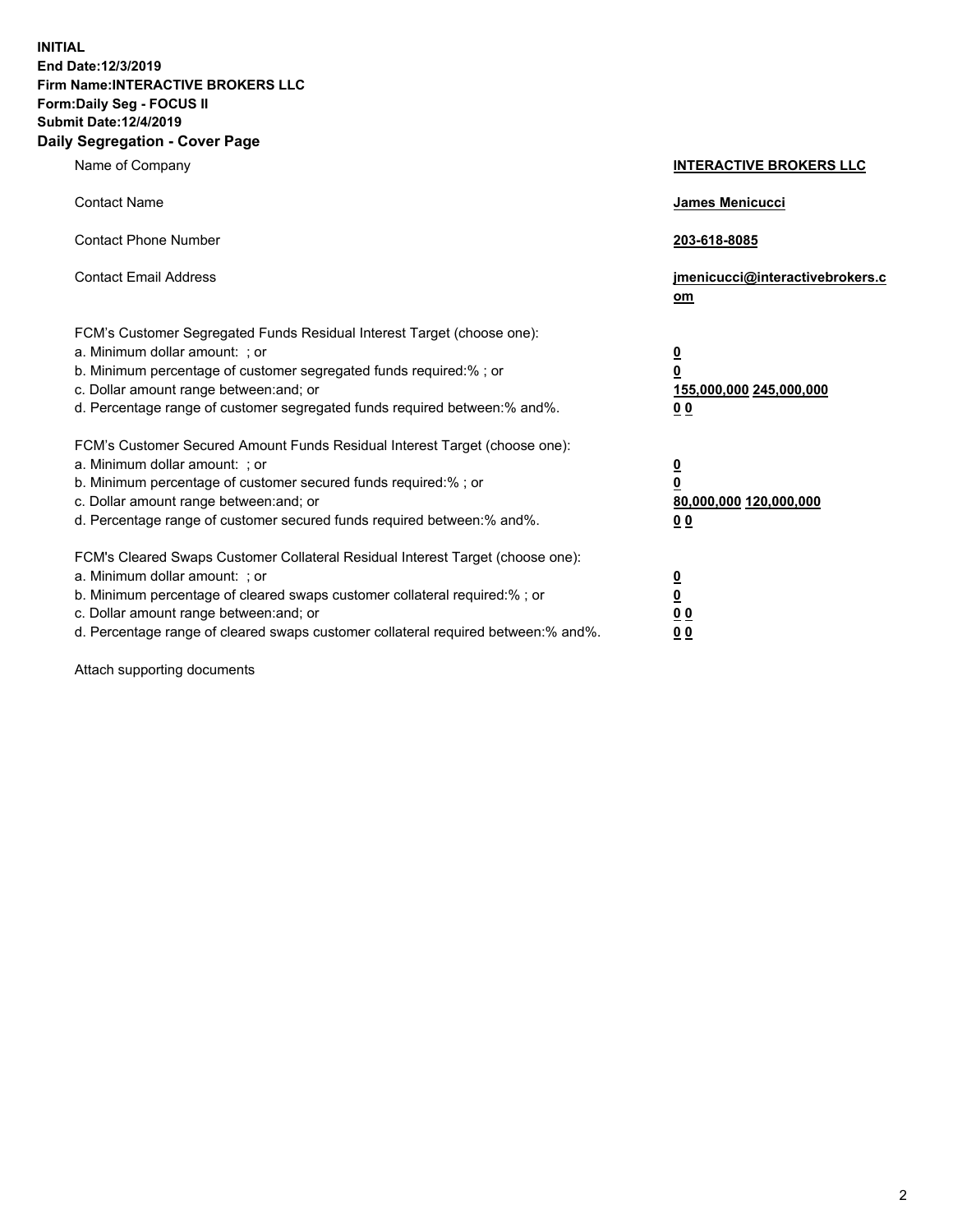## **INITIAL End Date:12/3/2019 Firm Name:INTERACTIVE BROKERS LLC Form:Daily Seg - FOCUS II Submit Date:12/4/2019 Daily Segregation - Secured Amounts**

|     | Daily Segregation - Secured Amounts                                                         |                                                      |
|-----|---------------------------------------------------------------------------------------------|------------------------------------------------------|
|     | Foreign Futures and Foreign Options Secured Amounts                                         |                                                      |
|     | Amount required to be set aside pursuant to law, rule or regulation of a foreign            | $0$ [7305]                                           |
|     | government or a rule of a self-regulatory organization authorized thereunder                |                                                      |
| 1.  | Net ledger balance - Foreign Futures and Foreign Option Trading - All Customers             |                                                      |
|     | A. Cash                                                                                     | 503,088,661 [7315]                                   |
|     | B. Securities (at market)                                                                   | $0$ [7317]                                           |
| 2.  | Net unrealized profit (loss) in open futures contracts traded on a foreign board of trade   | 8,692,177 [7325]                                     |
| 3.  | Exchange traded options                                                                     |                                                      |
|     | a. Market value of open option contracts purchased on a foreign board of trade              | <b>94,854</b> [7335]                                 |
|     | b. Market value of open contracts granted (sold) on a foreign board of trade                | $-67,982$ [7337]                                     |
| 4.  | Net equity (deficit) (add lines 1. 2. and 3.)                                               | 511,807,710 [7345]                                   |
| 5.  | Account liquidating to a deficit and account with a debit balances - gross amount           | 5,174 [7351]                                         |
|     | Less: amount offset by customer owned securities                                            | 0 [7352] 5,174 [7354]                                |
| 6.  | Amount required to be set aside as the secured amount - Net Liquidating Equity              | 511,812,884 [7355]                                   |
|     | Method (add lines 4 and 5)                                                                  |                                                      |
| 7.  | Greater of amount required to be set aside pursuant to foreign jurisdiction (above) or line | 511,812,884 [7360]                                   |
|     | 6.                                                                                          |                                                      |
|     | FUNDS DEPOSITED IN SEPARATE REGULATION 30.7 ACCOUNTS                                        |                                                      |
| 1.  | Cash in banks                                                                               |                                                      |
|     | A. Banks located in the United States                                                       | 47,851,390 [7500]                                    |
|     | B. Other banks qualified under Regulation 30.7                                              | 0 [7520] 47,851,390 [7530]                           |
| 2.  | <b>Securities</b>                                                                           |                                                      |
|     | A. In safekeeping with banks located in the United States                                   | 493,263,562 [7540]                                   |
|     | B. In safekeeping with other banks qualified under Regulation 30.7                          | 0 [7560] 493,263,562 [7570]                          |
| 3.  | Equities with registered futures commission merchants                                       |                                                      |
|     | A. Cash                                                                                     | $0$ [7580]                                           |
|     | <b>B.</b> Securities                                                                        | $0$ [7590]                                           |
|     | C. Unrealized gain (loss) on open futures contracts                                         | $0$ [7600]                                           |
|     | D. Value of long option contracts                                                           | $0$ [7610]                                           |
|     | E. Value of short option contracts                                                          | 0 [7615] 0 [7620]                                    |
| 4.  | Amounts held by clearing organizations of foreign boards of trade                           |                                                      |
|     | A. Cash                                                                                     | $0$ [7640]                                           |
|     | <b>B.</b> Securities                                                                        | $0$ [7650]                                           |
|     |                                                                                             |                                                      |
|     | C. Amount due to (from) clearing organization - daily variation                             | $0$ [7660]                                           |
|     | D. Value of long option contracts                                                           | $0$ [7670]                                           |
|     | E. Value of short option contracts                                                          | 0 [7675] 0 [7680]                                    |
| 5.  | Amounts held by members of foreign boards of trade                                          |                                                      |
|     | A. Cash                                                                                     | 94,754,073 [7700]                                    |
|     | <b>B.</b> Securities                                                                        | $0$ [7710]                                           |
|     | C. Unrealized gain (loss) on open futures contracts                                         | -930,367 [7720]                                      |
|     | D. Value of long option contracts                                                           | 94,854 [7730]                                        |
|     | E. Value of short option contracts                                                          | <mark>-67,982</mark> [7735] <b>93,850,578</b> [7740] |
| 6.  | Amounts with other depositories designated by a foreign board of trade                      | $0$ [7760]                                           |
| 7.  | Segregated funds on hand                                                                    | $0$ [7765]                                           |
| 8.  | Total funds in separate section 30.7 accounts                                               | 634,965,530 [7770]                                   |
| 9.  | Excess (deficiency) Set Aside for Secured Amount (subtract line 7 Secured Statement         | 123, 152, 646 [7380]                                 |
|     | Page 1 from Line 8)                                                                         |                                                      |
| 10. | Management Target Amount for Excess funds in separate section 30.7 accounts                 | 80,000,000 [7780]                                    |
| 11. | Excess (deficiency) funds in separate 30.7 accounts over (under) Management Target          | 43,152,646 [7785]                                    |
|     |                                                                                             |                                                      |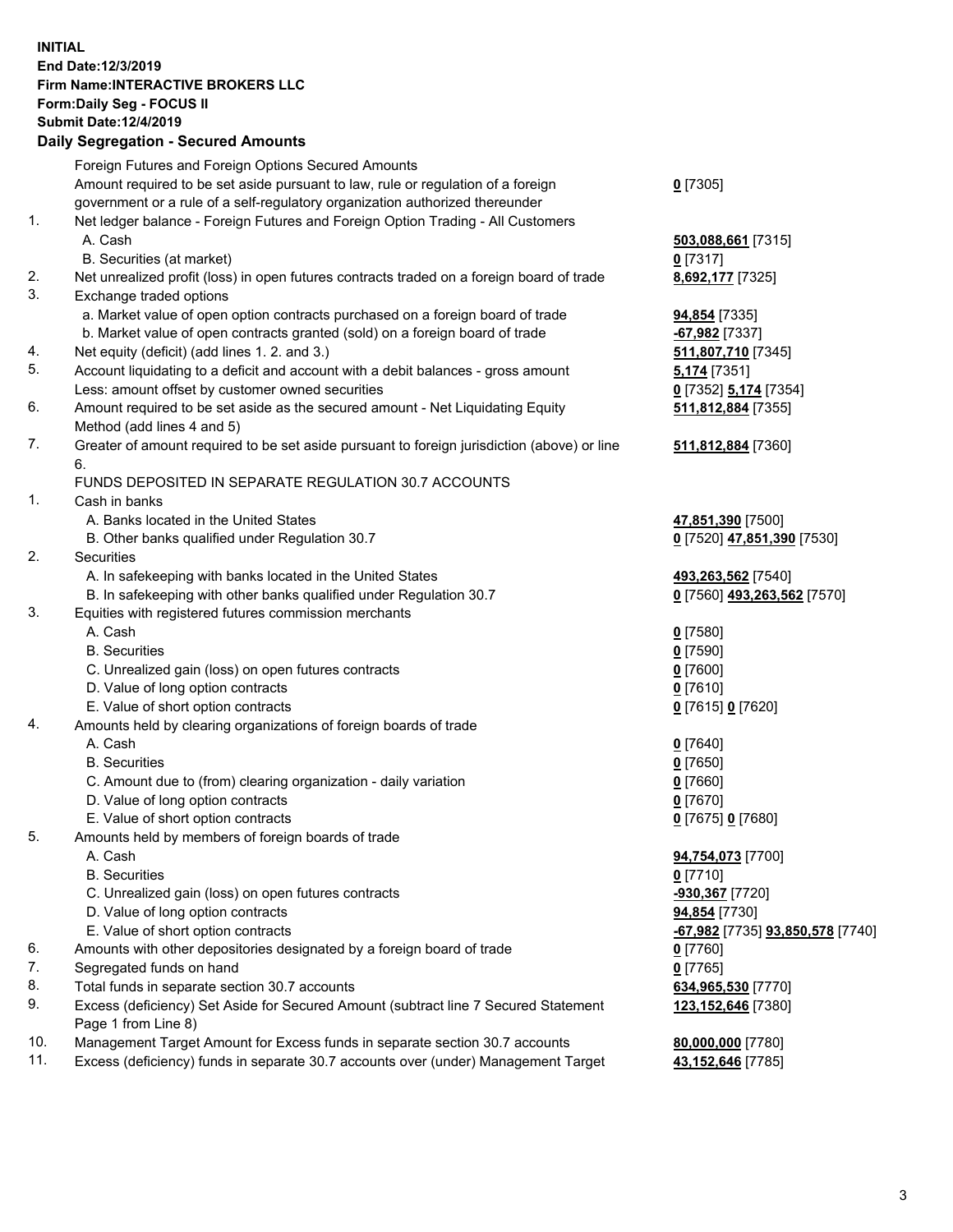**INITIAL End Date:12/3/2019 Firm Name:INTERACTIVE BROKERS LLC Form:Daily Seg - FOCUS II Submit Date:12/4/2019 Daily Segregation - Segregation Statement** SEGREGATION REQUIREMENTS(Section 4d(2) of the CEAct) 1. Net ledger balance A. Cash **4,167,669,641** [7010] B. Securities (at market) **0** [7020] 2. Net unrealized profit (loss) in open futures contracts traded on a contract market **-45,885,617** [7030] 3. Exchange traded options A. Add market value of open option contracts purchased on a contract market **181,664,172** [7032] B. Deduct market value of open option contracts granted (sold) on a contract market **-217,029,948** [7033] 4. Net equity (deficit) (add lines 1, 2 and 3) **4,086,418,248** [7040] 5. Accounts liquidating to a deficit and accounts with debit balances - gross amount **956,666** [7045] Less: amount offset by customer securities **0** [7047] **956,666** [7050] 6. Amount required to be segregated (add lines 4 and 5) **4,087,374,914** [7060] FUNDS IN SEGREGATED ACCOUNTS 7. Deposited in segregated funds bank accounts A. Cash **1,107,426,769** [7070] B. Securities representing investments of customers' funds (at market) **1,829,869,175** [7080] C. Securities held for particular customers or option customers in lieu of cash (at market) **0** [7090] 8. Margins on deposit with derivatives clearing organizations of contract markets A. Cash **3,259,678** [7100] B. Securities representing investments of customers' funds (at market) **1,372,071,733** [7110] C. Securities held for particular customers or option customers in lieu of cash (at market) **0** [7120] 9. Net settlement from (to) derivatives clearing organizations of contract markets **12,194,383** [7130] 10. Exchange traded options A. Value of open long option contracts **181,330,794** [7132] B. Value of open short option contracts **-217,457,115** [7133] 11. Net equities with other FCMs A. Net liquidating equity **0** [7140] B. Securities representing investments of customers' funds (at market) **0** [7160] C. Securities held for particular customers or option customers in lieu of cash (at market) **0** [7170] 12. Segregated funds on hand **0** [7150] 13. Total amount in segregation (add lines 7 through 12) **4,288,695,417** [7180] 14. Excess (deficiency) funds in segregation (subtract line 6 from line 13) **201,320,503** [7190] 15. Management Target Amount for Excess funds in segregation **155,000,000** [7194] **46,320,503** [7198]

16. Excess (deficiency) funds in segregation over (under) Management Target Amount Excess